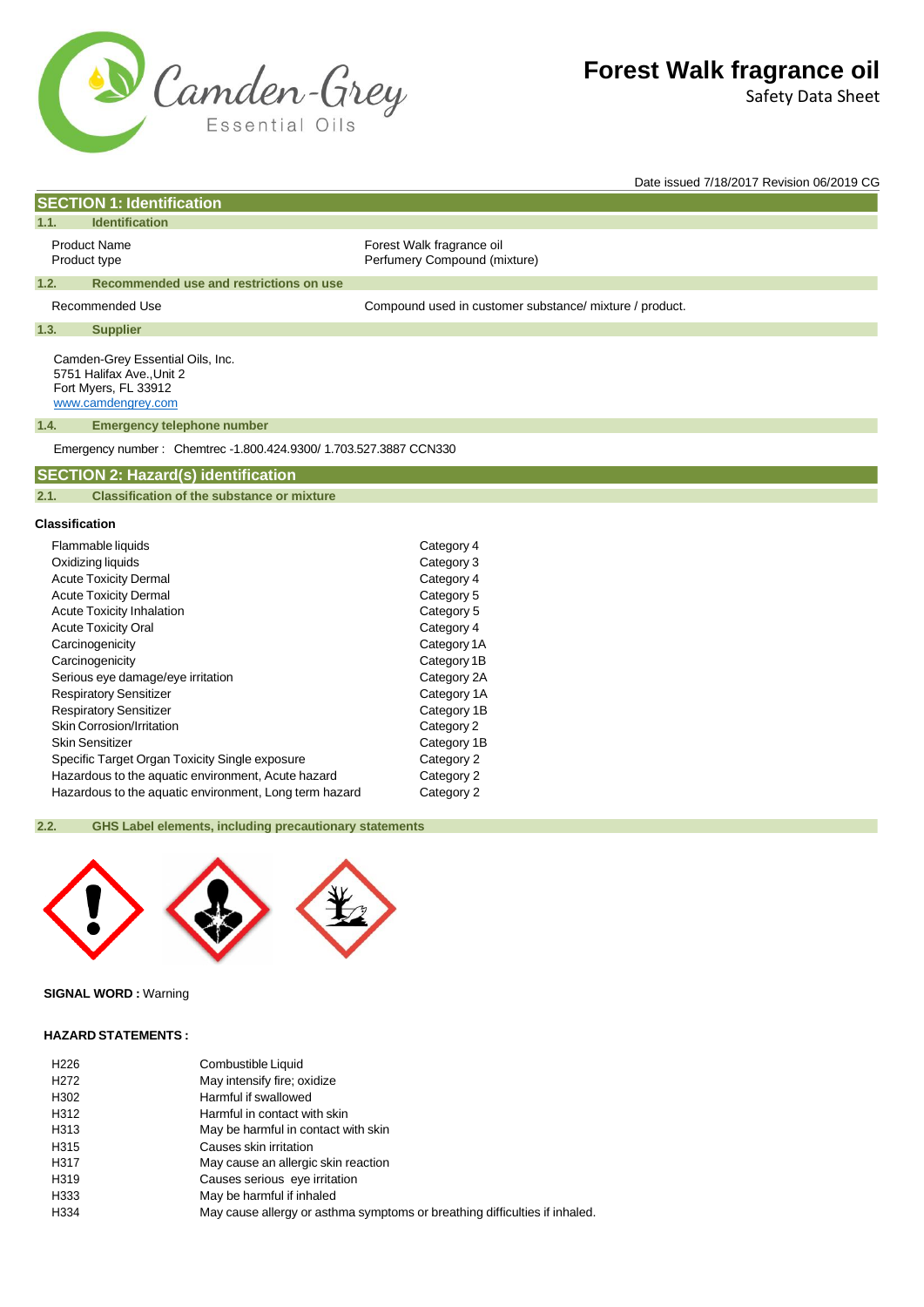Safety Data Sheet



| H <sub>350</sub> | May cause cancer.                                                                           |
|------------------|---------------------------------------------------------------------------------------------|
| H371             | May cause damage to organ.                                                                  |
| H401             | Toxic to aquatic life.                                                                      |
| H411             | Toxic to aquatic life with long lasting effects                                             |
| H302+H312        | Harmful if swallowed. Harmful in contact with skin                                          |
| H302+H332        | Harmful if swallowed. Harmful if inhaled                                                    |
| H303+H313        | May be harmful if swallowed. May be harmful in contact with skin                            |
| H303+H333        | May be harmful if swallowed. May be harmful if inhaled                                      |
| H312+H332        | Harmful in contact with skin. Harmful if inhaled                                            |
| H313+H333        | May be harmful in contact with skin. May be harmful if inhaled                              |
| H315+H320        | Causes skin irritation. Causes eye irritation                                               |
| H302+H312+H332   | Harmful if swallowed. Harmful in contact with skin. Harmful if inhaled                      |
| H303+H313+H333   | May be harmful if swallowed. May be harmful in contact with skin. May be harmful if inhaled |

## **PRECAUTIONARY STATEMENTS**:

| P <sub>101</sub> | If medical advice is needed, have product container or label at hand.                                                   |
|------------------|-------------------------------------------------------------------------------------------------------------------------|
| P <sub>102</sub> | Keep out of reach of children.                                                                                          |
| P <sub>103</sub> | Keep out of reach of children.                                                                                          |
| P201             | Obtain special instructions before use.                                                                                 |
| P <sub>202</sub> | Do not handle until all safety precautions have been read and understood.                                               |
| P210             | Keep away from heat/sparks/open flames/hot surfaces — No smoking.                                                       |
| P220             | Keep/Store away from clothing/combustible materials.                                                                    |
| P221             | Take any precaution to avoid mixing with combustibles.                                                                  |
| P235             | Keep cool.                                                                                                              |
| P <sub>260</sub> | Do not breathe dust/fume/gas/mist/vapors/spray.                                                                         |
| P <sub>261</sub> | Avoid breathing dust/fume/gas/mist/vapors/spray.                                                                        |
| P264             | Wash hands thoroughly after handling.                                                                                   |
| P270             | Do not eat, drink or smoke when using this product.                                                                     |
| P272             | Contaminated work clothing should not be allowed out of the workplace.                                                  |
| P273             | Avoid release to the environment.                                                                                       |
| P280             | Wear protective gloves/protective clothing/eye protection/face protection.                                              |
| P284             | Wear respiratory protection.                                                                                            |
| P311             | Call a POISON CENTER or doctor/physician.                                                                               |
| P312             | Call a POISON CENTER or doctor/physician if you feel unwell.                                                            |
| P313             | Get medical advice/attention.                                                                                           |
| P330             | Rinse mouth.                                                                                                            |
| P338             | Remove contact lenses, if present and easy to do. Continue rinsing.                                                     |
| P340             | Remove victim to fresh air and keep at rest in a position comfortable for breathing.                                    |
| P342             | If experiencing respiratory symptoms:                                                                                   |
| P351             | Rinse cautiously with water for several minutes.                                                                        |
| P352             | Wash with plenty of soap and water.                                                                                     |
| P362             | Take off contaminated clothing and wash before reuse.                                                                   |
| P364             | Wash it before reuse                                                                                                    |
| P391             | Collect spillage. Hazardous to the aquatic environment                                                                  |
| P403             | Store in a well-ventilated place.                                                                                       |
| P405             | Store locked up.                                                                                                        |
| P301+P312        | IF SWALLOWED: call a POISON CENTER or doctor/physician IF you feel unwell.                                              |
| P304+P312        | IF INHALED: Call a POISON CENTER or doctor/physician if you feel unwell.                                                |
| P304+P340        | IF INHALED: Remove victim to fresh air and Keep at rest in a position comfortable for breathing.                        |
| P308+P313        | IF exposed or concerned: Get medical advice/attention.                                                                  |
| P308+311         | IF exposed or concerned: Call a POISON CENTER or doctor/physician.                                                      |
| P313+P337        | IF eye irritation persists: Get medical advice/attention.                                                               |
| P332+P313        | IF SKIN irritation occurs: Get medical advice/attention.                                                                |
| P333+P313        | IF SKIN irritation or rash occurs: Get medical advice/attention.                                                        |
| P342+P311        | IF experiencing respiratory symptoms: call a POISON CENTER or doctor/physician.                                         |
| P362+P364        | Take off contaminated clothing and wash before reuse.                                                                   |
| P403+P235        | Store in a well-ventilated place. Keep cool.                                                                            |
| P305+P351+P338   | IF IN EYES: Rinse cautiously with water for several minutes. Remove contact lenses, if present and easy to do. Continue |
|                  | rinsing.                                                                                                                |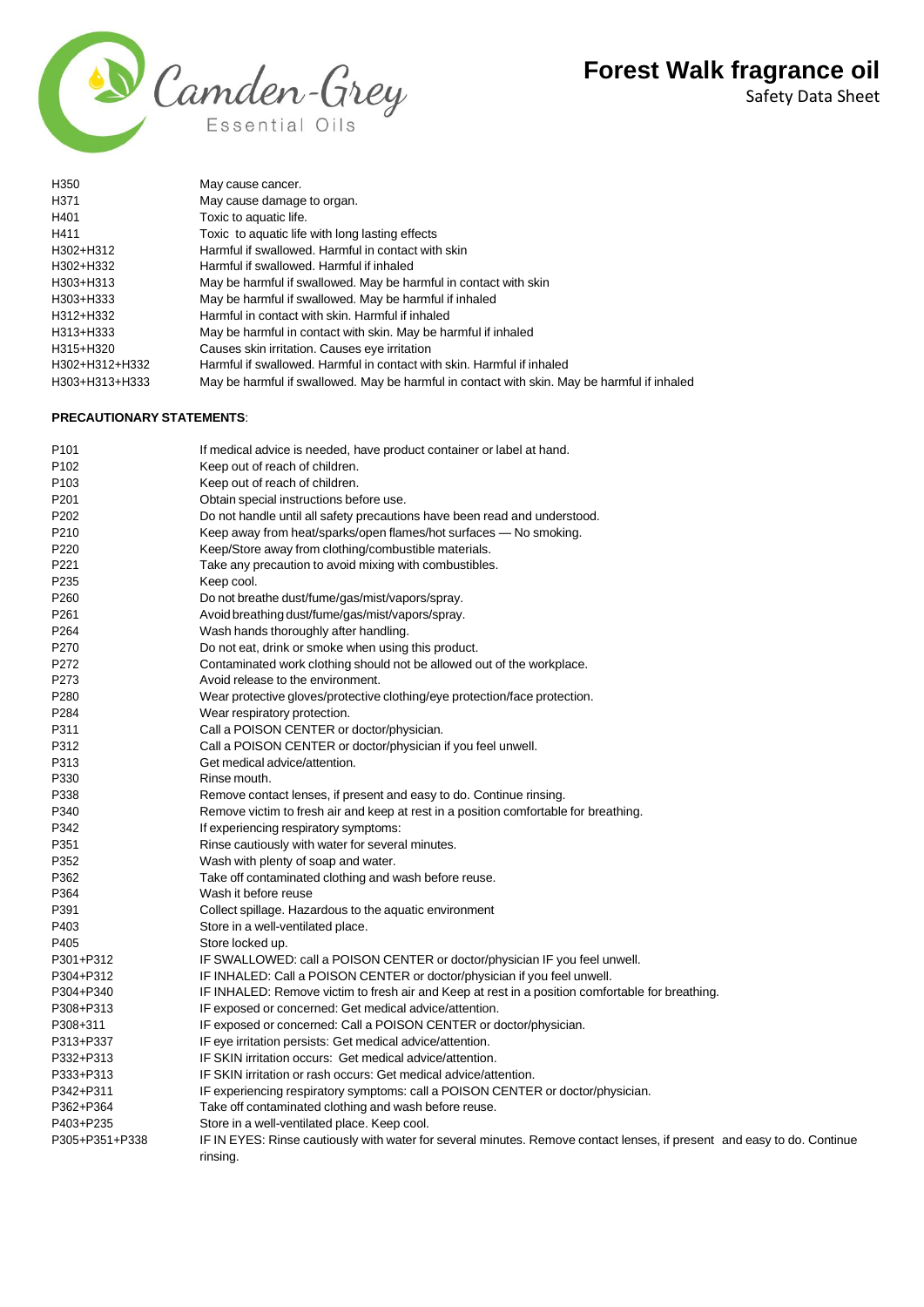

Safety Data Sheet

## **SECTION 3: Composition/information on ingredients**

| <b>Chemical Name</b>      | <b>CAS Number</b> | Weight %    |  |
|---------------------------|-------------------|-------------|--|
| Benzyl benzoate           | 120-51-4          | 20% to 100% |  |
| Bis(2-ethylhexyl) adipate | 103-23-1          | 10% to 20%  |  |

\* Toxic chemical subject to the reporting requirements of section 313 of Title III and of 40 CFR 372.

#### **INGREDIENTS**:

The identity of the specific components of this mixture is proprietary information and is regarded to be a trade secret, in accordance with Paragraph 1910.1200 of Title 29 of the Code of Federal Regulations. Please refer to Section 2 for Health Hazard Identification based on the evaluation of the individual components.

| <b>SECTION 4: First-aid measures,</b> |                                                                                                                                                                                |  |
|---------------------------------------|--------------------------------------------------------------------------------------------------------------------------------------------------------------------------------|--|
| 4.1.                                  | <b>Description of first aid measures</b>                                                                                                                                       |  |
| Eyes                                  | Immediately flush eyes with water for at least 15 minutes. If irritation persists, seek medical attention.                                                                     |  |
| <b>Skin</b>                           | Remove contaminated clothing. Wash affected areas with plenty of soap and water. If irritation develops, seek medical<br>attention.                                            |  |
| Ingestion                             | Rinse mouth with water and obtain medical advice                                                                                                                               |  |
| <b>Inhalation</b>                     | Remove from exposure to fresh air. If breathing has stopped or is difficult, administer artificial respiration and oxygen if<br>available. Seek medical attention immediately. |  |

#### **Notes to physicians or first aid providers**

In the event of a genuine medical emergency, additional information will be revealed to a qualified health professional.

#### **SECTION 5: Fire-fighting measures**

**Suitable extinguishing media:** Carbon Dioxide, Dry Chemical, Foam, or other NON-Aqueous material.

**Unsuitable extinguishing media**: Do not use the direct water jet on burning material.

**Special hazards arising from the substance /mixture:** Empty containers retain product residue (liquid or vapor) and can be dangerous. They should be rinsed with water and disposed of properly. Soaked rags or paper may pose a spontaneous combustion hazard in unsealed trash receptacles.

**During firefighting:** Water may be ineffective

**Hazardous combustion products:** Carbon Dioxide, Carbon Monoxide and other unidentified organic compounds.

**Special protective equipment and precaution for fire fighters:** Treat as a chemical fire. Self-contained breathing apparatus and protective clothing should be worn when fighting fires involving chemicals.

**Advice for firefighters**: Further information: Standard Procedure for chemical fires.

#### **SECTION 6: Accidental release measures**

#### **ACCIDENTAL RELEASE MEASURES:**

Eliminate all ignition sources. Ventilate Area. Contain spill and absorb spill onto inert material. Place material into a suitable container and dispose of in accordance with local regulations. DO NOT leave soaked rags or paper in unsealed receptacles as spontaneous combustion may sometimes occur under certain circumstances.

#### **ENVIRONMENTAL PRECAUTIONS**:

Keep away from drains, soil, surface and ground water.

## **SECTION 7: Handling and storage**

### **PRECAUTIONS FOR SAFE HANDLING**:

Apply good manufacturing and industrial hygiene practices with proper ventilation. Do not drink, eat or smoke while handling.

#### **HANDLING AND STORAGE**:

Use splash goggles or face shield when eye contact is possible. Respiratory protection is not generally required, if desired use NIOSH approved organic vapor respirator. Use chemical resistant gloves as needed to avoid prolonged or repeated contact. Store in a cool, dry, well ventilated area away from all sources of heat or flame.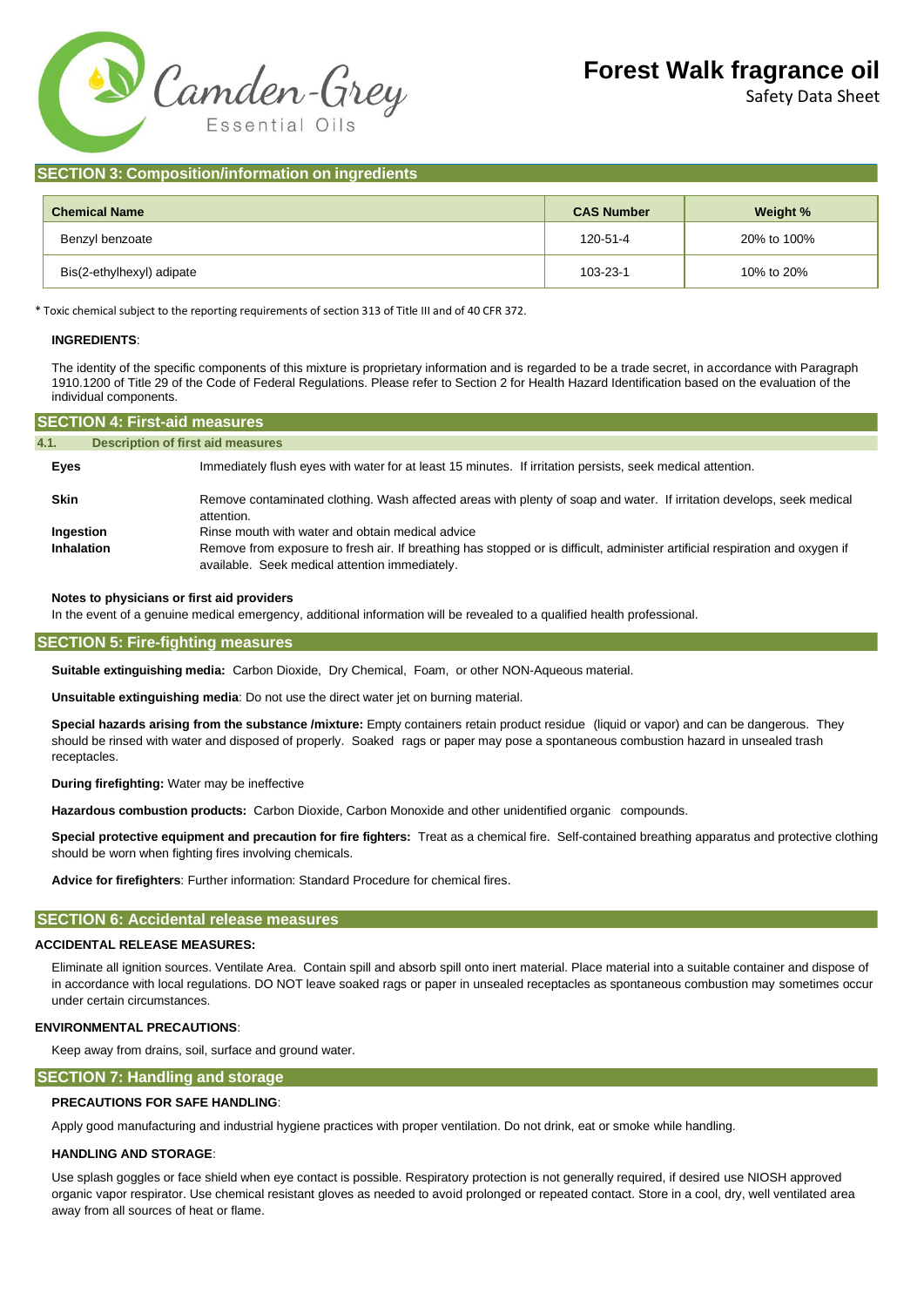Safety Data Sheet



## **SECTION 8: Exposure controls/personal protection**

## **PERSONAL PROTECTIVE EQUIPMENT**

**Respiratory protection:** If desired wear a NIOSH approved respirator. Avoid excessive inhalation of concentrated vapors. Apply local ventilation where appropriate.

**Eye protection:** Use tightly sealed splash goggles, face shield, or safety glasses with brow guards and side shields as may be appropriate.

Skin protection: Avoid skin contact. Use chemical resistant gloves as needed to avoid prolonged or repeated contact. Use of a rubber apron is recommended when handling large quantities of this material.

**Work/hygienic practices:** Good personal hygiene practices should be used. Wash hands after any contact, before breaks and meals, and at the end of the work period. Contaminated clothing and shoes should be cleaned before using again.

**Other use precautions:** None generally required.

**Comments:** This material is intended for manufacturing use only. Contaminated equipment should be cleaned with soap and water. Do not discharge wash water into lakes, streams, ponds, or public waters.

## **SECTION 9: Physical and chemical properties**

| 9.1.<br>Information on basic physical and chemical properties  |                                                                        |  |  |
|----------------------------------------------------------------|------------------------------------------------------------------------|--|--|
| Color                                                          | Colorless to tint yellow                                               |  |  |
| Odour                                                          | A light musks and woods                                                |  |  |
| Appearance                                                     | Conforms to Standard                                                   |  |  |
| <b>Flash Point</b>                                             | > 200 F                                                                |  |  |
| <b>Flash Point Method</b>                                      | <b>CLOSED CUP</b>                                                      |  |  |
| <b>Auto-Ignition Temperature</b><br><b>Boiling Point/Range</b> | Not Determined<br>Not Determined                                       |  |  |
| <b>Melting Point</b>                                           | Not Determined                                                         |  |  |
| <b>Viscosity</b>                                               | Liquid                                                                 |  |  |
| <b>Vapour Pressure</b>                                         | Not Determined                                                         |  |  |
| <b>Vapour Density</b>                                          | Not Determined                                                         |  |  |
| <b>Solubility</b>                                              | Oil                                                                    |  |  |
| <b>Percent Voc</b>                                             |                                                                        |  |  |
| <b>Specific Gravity</b>                                        | 1.066                                                                  |  |  |
| <b>Evaporation Rate</b>                                        | Less Than 1                                                            |  |  |
| Refractive Index @ 25c                                         | 1.5336                                                                 |  |  |
| <b>SECTION 10: Stability and reactivity</b>                    |                                                                        |  |  |
| <b>Chemical Stability</b>                                      | Product is stable under normal storage and use.                        |  |  |
| <b>Possibility of Hazardous Reactions</b>                      | None Known.                                                            |  |  |
| <b>Conditions to Avoid</b>                                     | Excessive heat, sparks or open flame.                                  |  |  |
| <b>Materials to Avoid</b>                                      | Strong oxidizing agents or contamination with strong acids or alkalis. |  |  |
| <b>Hazardous Decomposition Products</b>                        | None Known.                                                            |  |  |
| <b>Reactivity</b>                                              | None.                                                                  |  |  |
| <b>SECTION 11: Toxicological information</b>                   |                                                                        |  |  |
| 11.1.<br>Information on toxicological effects                  |                                                                        |  |  |
| <b>Acute Toxicity-Oral:</b>                                    | (LD50: 2118.64) May be harmful if swallowed.                           |  |  |
| <b>Acute Toxicity- Dermal:</b>                                 | (LD50: 4119.49) May be harmful in contact with skin.                   |  |  |
| <b>Acute Toxicity-Inhalation:</b>                              | (RAT) mg/L/4 hr (LC50: 72.69) May be harmful if inhaled.               |  |  |
| <b>ACUTE EFFECTS</b>                                           |                                                                        |  |  |
| <b>Eye Contact:</b>                                            | Causes serious eye irritation.                                         |  |  |
| <b>Skin Irritation:</b>                                        | Causes skin irritation                                                 |  |  |
| <b>Skin Sensitization:</b>                                     | May cause an allergic skin reaction.                                   |  |  |
| <b>Respiratory Sensitization:</b>                              | Not Classified-The classification criteria are not met.                |  |  |
| Target Organ:                                                  | Single exposure: Not classified                                        |  |  |
| <b>Germ Cell Mutagenicity:</b>                                 | Not classified.                                                        |  |  |
| <b>Reproductive Toxicity:</b>                                  | Not classified.                                                        |  |  |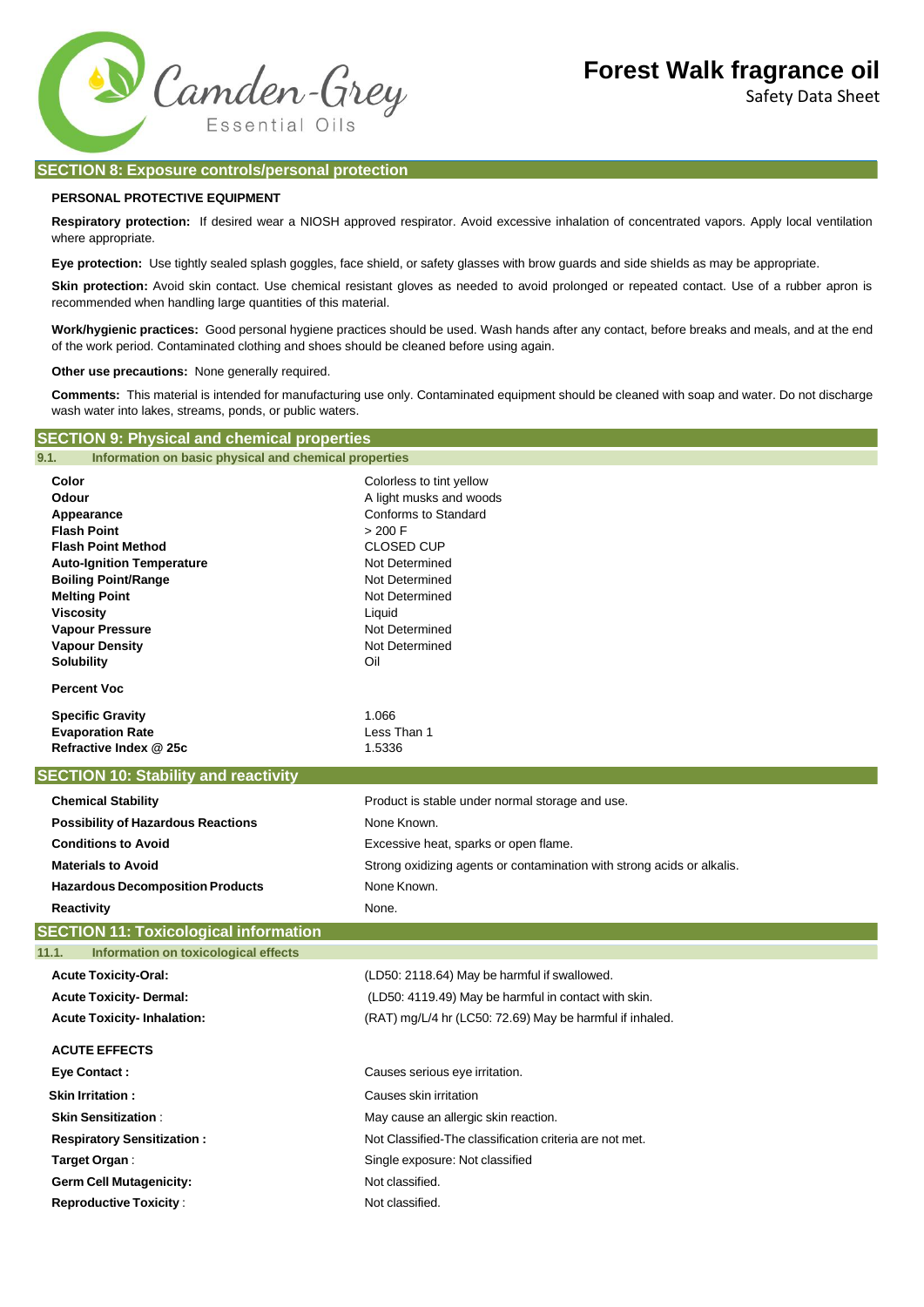

Safety Data Sheet

**Aspiration Hazard :** May be fatal if swallowed and enters airways.

| <b>SECTION 12: Ecological information</b> |                                                  |
|-------------------------------------------|--------------------------------------------------|
| <b>Acute Aquatic Toxicity</b>             | Toxic to aquatic life.                           |
| <b>Chronic Aquatic Toxicity</b>           | Toxic to aquatic life with long lasting effects. |
| <b>Persistence and Degradability</b>      | No Data Available                                |
| <b>Bio-Accumulative Potential</b>         | No Data Available                                |
| <b>Mobility in Soil</b>                   | No data Available.                               |
| <b>Other Adverse Effects</b>              | No Data Available                                |
| <b>Ecotoxicological Other Information</b> | No Data Available                                |
|                                           |                                                  |

## **SECTION 13: Disposal considerations**

#### **13.1. Disposal methods**

Do not allow product to reach sewage systems. Dispose off in accordance with all local and national regulations. Send to a licensed waste management company. The product should not be allowed to enter drains, water courses or the soil. Do not contaminate ponds, waterways or ditches with chemical or used container.

| <b>SECTION 14: Transport information</b>   |   |                                   |                |
|--------------------------------------------|---|-----------------------------------|----------------|
| <b>Regulator</b>                           |   | <b>Class Pack Group Sub Risk</b>  | UN-nr          |
| U.S. DOT (Non-Bulk)                        |   | Not Regulated-Not Dangerous Goods |                |
| <b>Chemicals NOI</b>                       |   |                                   |                |
| <b>ADR/RID (International Road/Rail)</b>   |   |                                   |                |
| Environmentally Hazardous Substance,       | 9 | Ш                                 | <b>UN-3082</b> |
| Liquid, n.o.s.                             |   |                                   |                |
| IATA (Air Cargo)                           |   |                                   |                |
| Environmentally Hazardous Substance        |   | Ш                                 | <b>UN-3082</b> |
| Liquid, n.o.s.                             |   |                                   |                |
| <b>IMGD</b><br>(Sea)                       |   |                                   |                |
| <b>Environmentally Hazardous Substance</b> | 9 | Ш                                 | <b>UN-3082</b> |
| Liquid, n.o.s.                             |   |                                   |                |

### **SECTION 15: Regulatory information**

#### **US FEDERAL REGULATIONS TSCA (USA TOXIC SUBSTANCE CONTROL ACT):**

All ingredients in this mixture are listed on the TSCA inventory.

#### **SARA TITLE III (SUPERFUND AMMENDMENTS AND REAUTHORIZATION ACT): 311 / 312 HAZARD CATEGORIES**

| Fire:<br>Reactivity<br>Sudden release of pressure: | Yes<br>No.<br>No.                                                                                                                                                                             |
|----------------------------------------------------|-----------------------------------------------------------------------------------------------------------------------------------------------------------------------------------------------|
| Immediate (acute):                                 | Yes                                                                                                                                                                                           |
| Delayed (chronic):                                 | No.                                                                                                                                                                                           |
| Sara section 313:                                  | This mixture contains the following toxic chemical (s) subject to the reporting requirements of Title III of<br>the Superfund Amendments and Reauthorization Act of 1986 and 40 CFR Part 372. |
| <b>US STATE REGULATIONS</b>                        |                                                                                                                                                                                               |
| <b>Right to Know</b>                               | The identities of the ingredients of this mixture are proprietary and are considered to be trade secrets.                                                                                     |
| <b>California Proposition 65</b>                   | This mixture contains the following chemical (s) subject to the reporting requirements of the Safe<br>Drinking Water and Toxic Enforcement Act of 1986.                                       |

## **SECTION 16: Other information**

DISCLAIMER: The information in this SDS was obtained from current and reliable sources. However, the data is provided without any warranty, expressed or implied, regarding its correctness and accuracy. Since the conditions for use, handling, storage and disposal of this product are beyond Camden-Grey Essential Oils, Inc.'s control, it is the user's responsibility both to determine safe conditions for use of this product and to assume liability